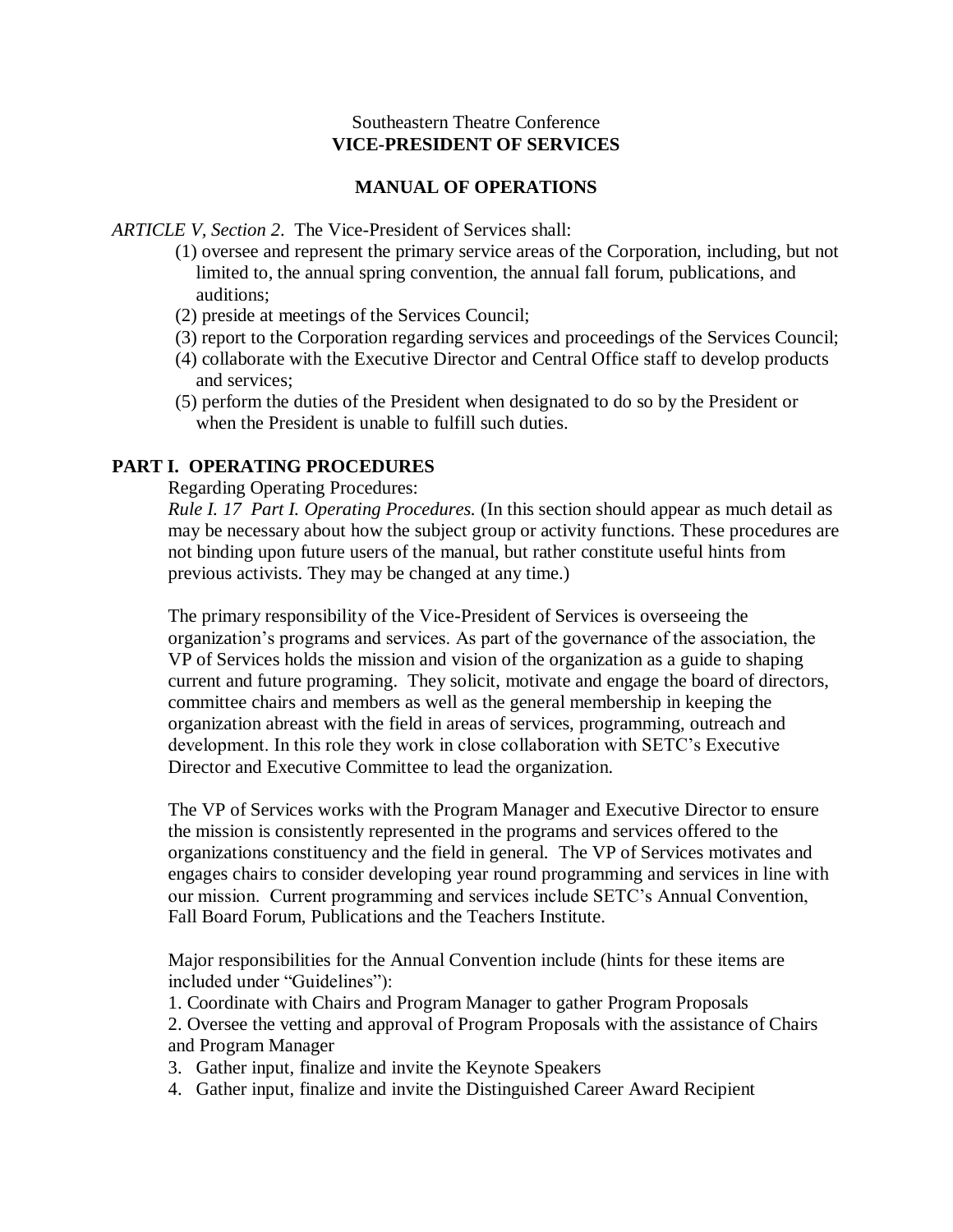- 5. Gather input, finalize and invite guest Master Classes
- 6. Finalize Fringe Festival with Festival Production Manager, Executive Director and Program Manager
- 7. Collaborate with Executive Director and Program Manager to create the organization's biggest event

Major responsibilities for the Annual Fall Board Forum include:

1. Collaborate with SETC President, Executive Director and Program Manager to offer a leadership and/or professional development forum for the board, committee chairs and members at the annual fall board meeting.

Major responsibility for the Annual Teachers Institute includes:

1. Engage in discussions regarding the consideration and determination of the annual preconvention seminar formulated by the Teachers Institute Chair, Executive Director and Program Manager.

Major responsibilities for Services:

- 1. Oversee publication committee in that they meet the mission of the organization in electronic or hard copy publications.
- 2. Provide leadership open to new ideas and encouragement for development within our mission and vision.

Major role as liaison for Committee chairs to Board of Governance:

- 1. The Vice-President of Services will collect semi-annual reports from all committees that constitute the services arm of SETC. Semi-Annual Reports are submitted on or before the deadline established by the Vice-President of Administration to the Vice-President of Administration.
	- a. Acting & Directing
	- b. Auditions
	- c. Cultural Diversity
	- d. Design & Technology
	- e. History/Theory/Criticism/Literature
	- f. Playwriting
		- i. Charles M. Getchell Award
		- ii. Innovative Playwriting Instruction Award
	- f. Publications
	- g. Theatre Symposium Steering (*including report from Theatre Symposium editor*)
	- h. Religion and Theatre
	- i. Stage Management
	- j. Stage Movement
	- k. Voice and Speech
	- l. Musical Theatre
	- m. Small Theatre Program
	- n. Teachers Institute
	- o. Arts Admin. & Theatre Management (ad hoc Interest Group)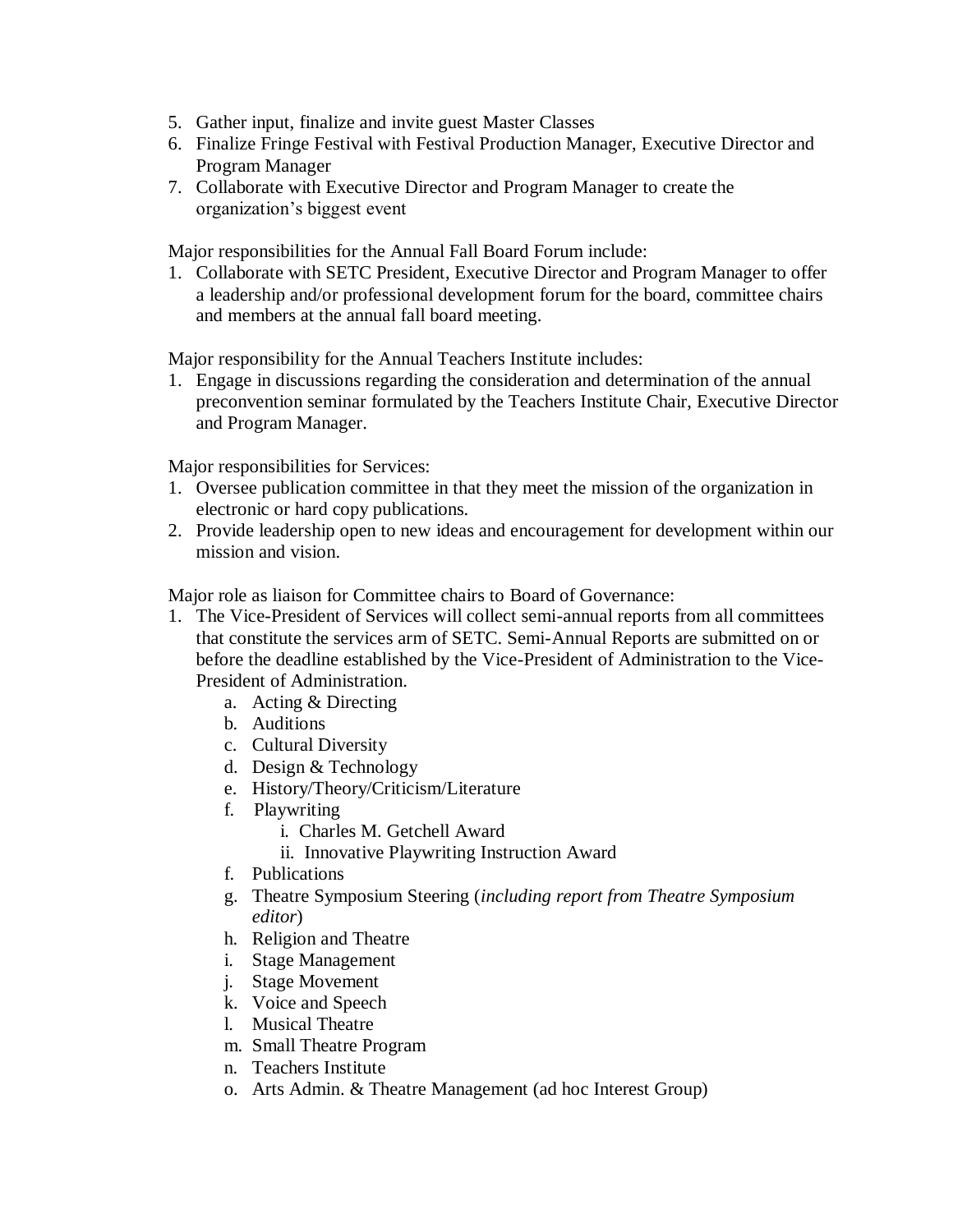- 2. The Vice-President of Services, after the Fall ExCom and Board Meetings will report back to each committee who presented a question, concern, or action item the feedback from ExCom and the Board.
- 3. The Vice-President of Services will submit an article for *SETC News*. This is typically published in the summer issue and includes the timeline for program proposals for the upcoming convention.

# **GUIDELINES**

## Approval and Vetting of Program Proposals:

Gathering, approving and vetting Convention Program Proposals is done in close collaboration with the Program Manager.

- 1. Communicate with all committee chairs that their active participation includes program solicitation, review and approval/denial process is vital to a successful convention.
- 2. Review all programs submitted on the on-line proposal site and send them to the appropriate chair(s) for review.
- 3. Request Program Manager (or designated Central Office personnel) to send out notices of all recurring meetings to committee chairs.
- 4. Check with Program Manager to establish the total workshop spaces available, size, configuration, audio visual capabilities and other logistical possibilities.
- 5. Communicate to all chairs that they will want to limit the number of programs they approve. This decision is based on the committee and the number of members that committee typically serves. For example, Acting/Directing serves a great number of members. There are approximately 22 time slots per convention; if Acting/Directing wants to offer no more than 3 workshops/programs at one time, then they will want to cap their total number of accepted programs to 66. Stage Management serves a fewer number of members and prefers to offer one workshop/program per time slot, so they cap the number of accepted proposals to 22.
- 6. Communicate to all chairs that if they choose to deny a program proposal, they must provide justification for denial on the appropriate page on the on-line proposal form.
- 7. Provide a Blank Time Table (see Appendix) to chairs so they can do preliminary scheduling of programs for their committee. We value active leadership with responsibility. Helping with this part of programming allows chairs to offer strategies when it comes to offering multiple programs at the same time.
- 8. Remind Chairs that as they fill out their Time Table which will be submitted to the Vice-President of Services that they must review the proposers preferred dates and time for presenting and any specified conflicts noted on the proposal form.
- 9. Remind chairs NOT to schedule workshops/programs during Keynote Speeches, Advisory Council/Board Meetings, Presenters' Reception, Design Tech Mixer, President's Reception, Awards Banquet, and any recurring committee meetings
- 10. Review all Time Tables submitted by Chairs. Double-check noted conflicts and date/time preferences with the original proposer's on-line proposal form.
- 11. Submit reviewed Time Table to Program Manager.
- 12. Work as liaison between Chairs, Program Manager and/or Executive Director to fill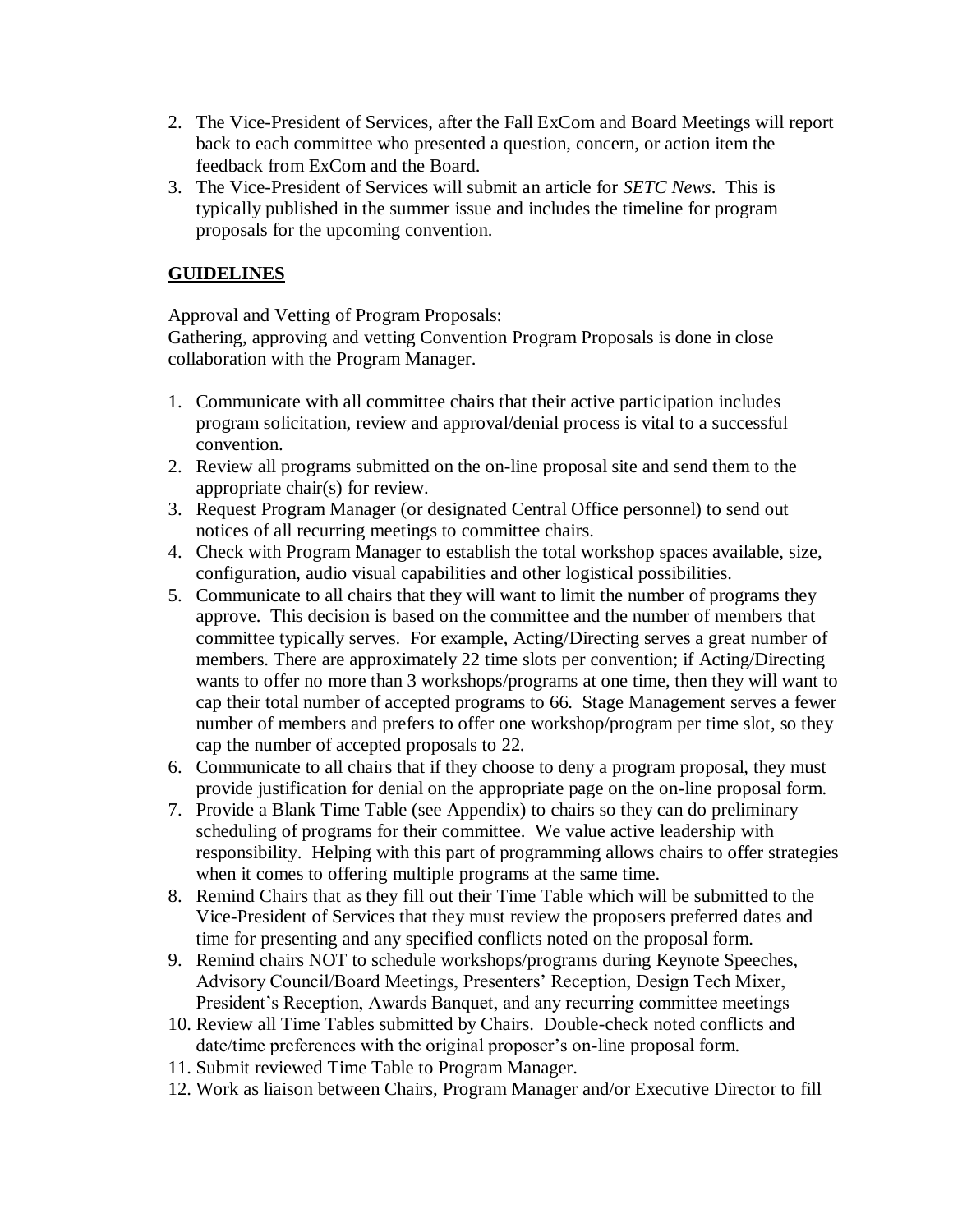program type holes in the convention workshops lineup.

- 13. Special Programming. Special Programs include pre-registered/pre-paid programs that are offered by SETC members who do not receive funding for their workshops/programs, but whose workshops/programs require a materials fee. These workshops/programs are often approved by the Vice-President of Services in consultation with the char of the committee who would normally approve the program proposal. Examples of this type of programming are the Interactive Projection Design workshops offered in 2012, 2013, 2014; and the Mask Making workshop offered in 2014.
- 14. Remind chairs to assign "hosts" from their committees to greet all presenters doing workshops/programs at the convention on behalf of their committee.

## Keynote Speakers/Master Classes

- 1. Obtain the running list of invited Keynote Speakers from the Central Office.
- 2. Discuss your ideas regarding possible Keynote Speakers.
- 3. In cooperation with the Program Manager (or designated Central Office personnel) and Executive Director designate who will contact your top choices for the Keynote Speakers for the upcoming Convention.
- 4. Once initial contact has been made and the invited speaker has shown distinct interest in moving forward, the Executive Director will make an official offer to him/her detailing logistics and honorarium.
- 5. If the Keynote Speaker also wishes to do Master Classes, the Vice-President of Services in cooperation with the Executive Director and Program Manager (or designated Central Office personnel) will assist in brainstorming ideas for the Master Classes.

## Distinguished Career Award

- 1. Obtain the running list of proposed and previously invited Distinguished Career Award recipients from the Central Office.
- 2. Discuss your ideas regarding possible Distinguished Career Award recipients with the Executive Director and the Programming Manager (or designated Central Office personnel).
- 3. In cooperation with the Program Manager (or designated Central Office personnel) and Executive Director designate who will contact your top choices for the Distinguished Career Award for the upcoming Convention.
- 4. Once initial contact has been made and the invited Distinguished Career Award recipient has shown distinct interest in moving forward, the Executive Director will make an official offer to him/her detailing logistics and honorarium.

## Featured Guest Artists

1. Committees may suggest featured guests. If there is room in the programming schedule, the Vice-President of Services in cooperation with the Executive Director and the Programming Manager (or designated Central Office personnel) will select a Featured Guest and schedule their workshop(s). Any financial arrangements and final contracts will be made by the Executive Director.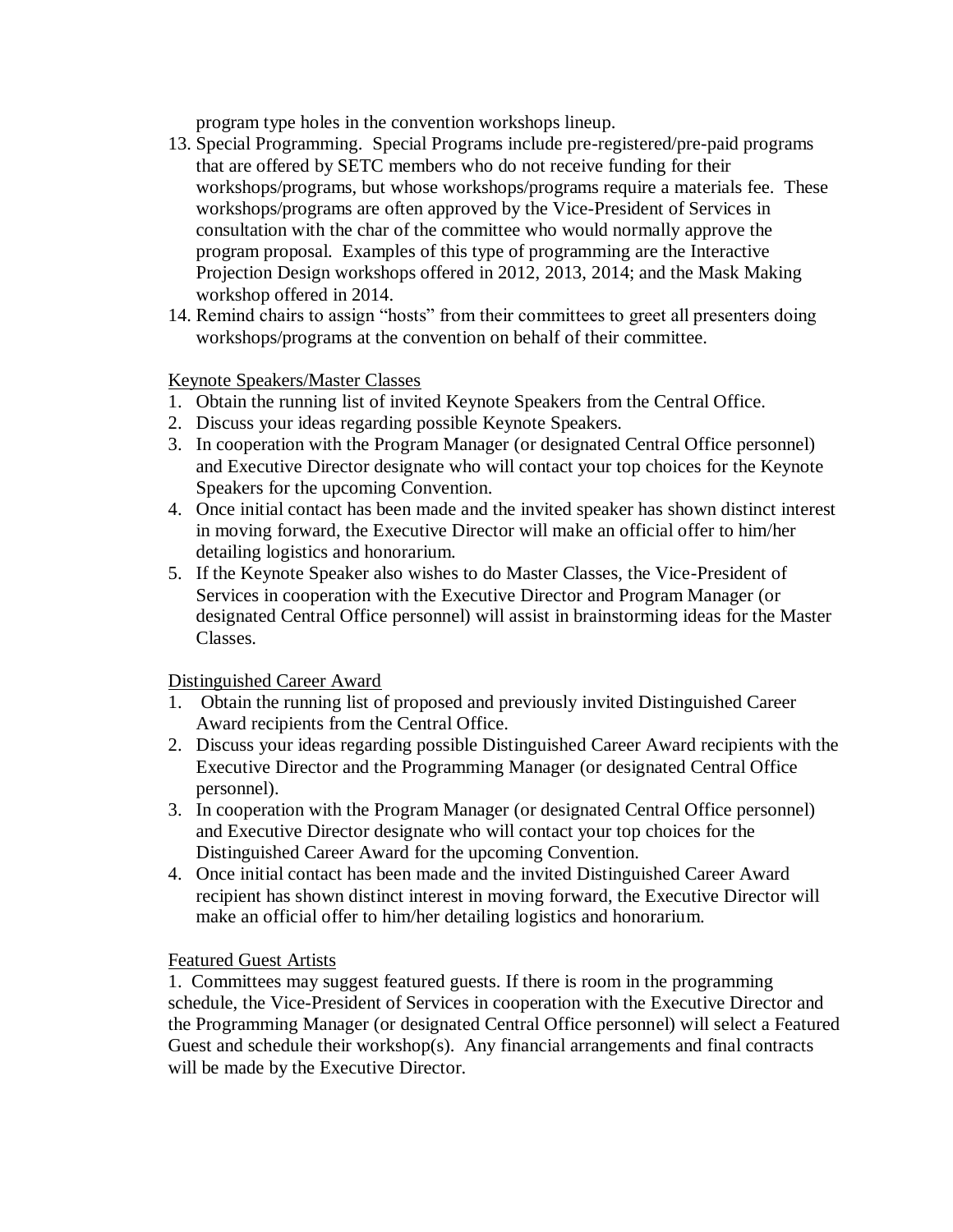Fringe Festival

- 1. The Vice-President of Services will review all Fringe Festival Applications.
- 2. In cooperation with the Festival Production manager and the Program Manager (or designated Central Office personnel) the Vice-President of Services will select the applications that will be accepted to the SETC Fringe Festival.
- 3. Up to 6 productions can participate in the festival, however the convention site and scheduling may mean that this number must be modified.

General Timeline of Events (note that the following includes some specific dates and others suggest time periods in which work needs to be completed):

March- September – Review program proposals and send them to appropriate chars(s) to review

April-September – Create a short list for Keynote Speakers and Distinguished Career Award Winners, make initial contact and confirm their attendance at the convention

- May/June site visit to upcoming convention site with Executive Director and Program Manager
- May Spring ExCom Meeting
- August Solicit Semi-Annual reports from appropriate committee chairs
- August Submit collected and collated semi-annual reports to Vice-President of Administration

September – Fall ExCom and Board Meeting

- September 1 Deadline for proposals requesting AV
- September 30 Deadline for all proposals
- October 14 Deadline for chairs to accept/deny all programs and submit Time Table to Vice-President of Services
- October 21 Deadline for Vice-President of Services to review Time Tables, then approve or deny proposals based on submitted Time Table (click "My Application is Complete" for approved proposals, click "Cancelled.")
- November 15 Deadline for letters of denial to be sent to program proposers by Vice-President of Services. Use the comments supplied by the chair in their feedback section to detail the reason for the denial.
- November 15 Deadline for Fringe Festival Applications
- December 15 Deadline for final decisions for Fringe Festival
- December 15 Deadlines for letters of acceptance and denial to be sent to Fringe Festival applicants
- January Winter ExCom Meeting
- February Solicit Semi-Annual reports from appropriate committee chairs
- February Submit collected and collated semi-annual reports to Vice-President of Administration
- February In cooperation with the Executive Director delegate who will do the introductions for the Keynote Speakers
- March Annual SETC Convention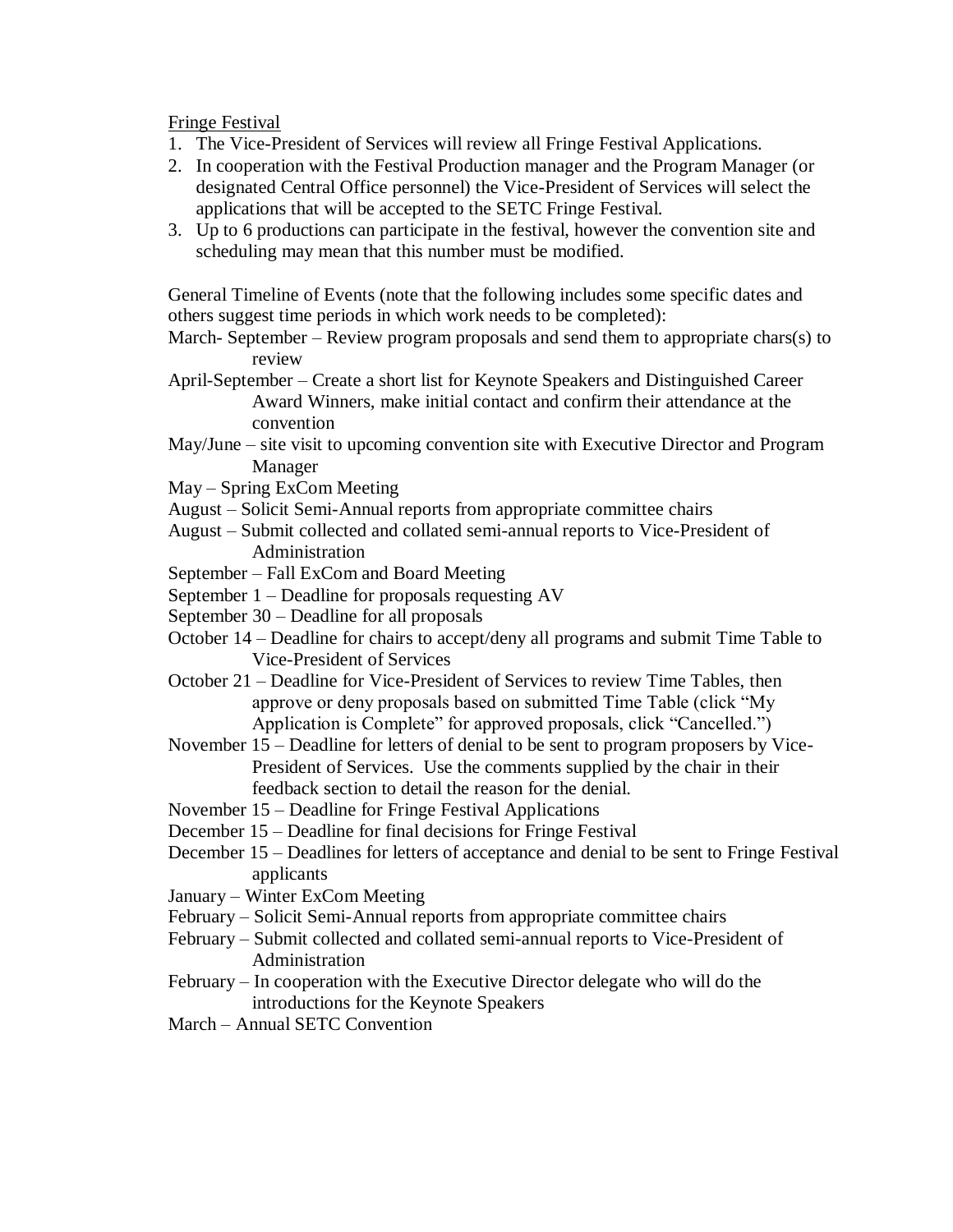# **PART II. POLICY FROM HIGHER AUTHORITY**

#### *ARTICLE IV*

EXECUTIVE COMMITTEE

**Section 1.** The Executive Committee shall consist of the eight executive officers of the Corporation.

**Section 2.** The Executive Committee shall be the administrative, policy making and planning body of the Corporation. It shall be the ultimate authority when neither the Board of Directors nor the Corporation is meeting. The Executive Committee shall report all of its actions, including those specifically authorized in these bylaws, to the Board of Directors, which may overrule any such action or act unilaterally.

**Section 3.** All Executive Committee meetings shall be announced at least two weeks in advance to the full Corporation membership and shall be open to any Corporation member wishing to attend or to speak except when the Executive Committee votes to go into executive session to discuss personnel matters. Executive sessions shall be for discussion purposes only, and any vote shall be taken after leaving executive session. An exception to the advance announcement may be made in an emergency, but the nature of the emergency must be recorded in the minutes and only business relating to the emergency may be transacted.

#### *ARTICLE V*

#### DUTIES OF OFFICERS

**Section 2.** The Vice-President of Services shall:

- (1) oversee and represent the primary service areas of the Corporation, including, but not limited to, the annual spring convention, the annual fall forum, publications, and auditions;
- (2) preside at meetings of the Services Council;
- (3) report to the Corporation regarding services and proceedings of the Services Council;
- (4) collaborate with the Executive Director and Central Office staff to develop products and services;
- (5) perform the duties of the President when designated to do so by the President or when the President is unable to fulfill such duties.

# *ARTICLE IX* **MEETINGS**

**Section 1.** There shall be an annual convention of members at a time and place fixed by the Executive Committee. At this convention, an opportunity shall be provided for having a business meeting for consideration of business of the Corporation and for hearing and considering reports of committees. One per cent of the membership present by registration at a convention shall constitute a quorum at a business meeting.

**Section 2.** The Board of Directors and the Executive Committee shall meet regularly each year at annual conventions and in September. Other meetings of either group may be called by the President whenever he or she deems necessary. A majority of the membership of either group shall constitute a quorum.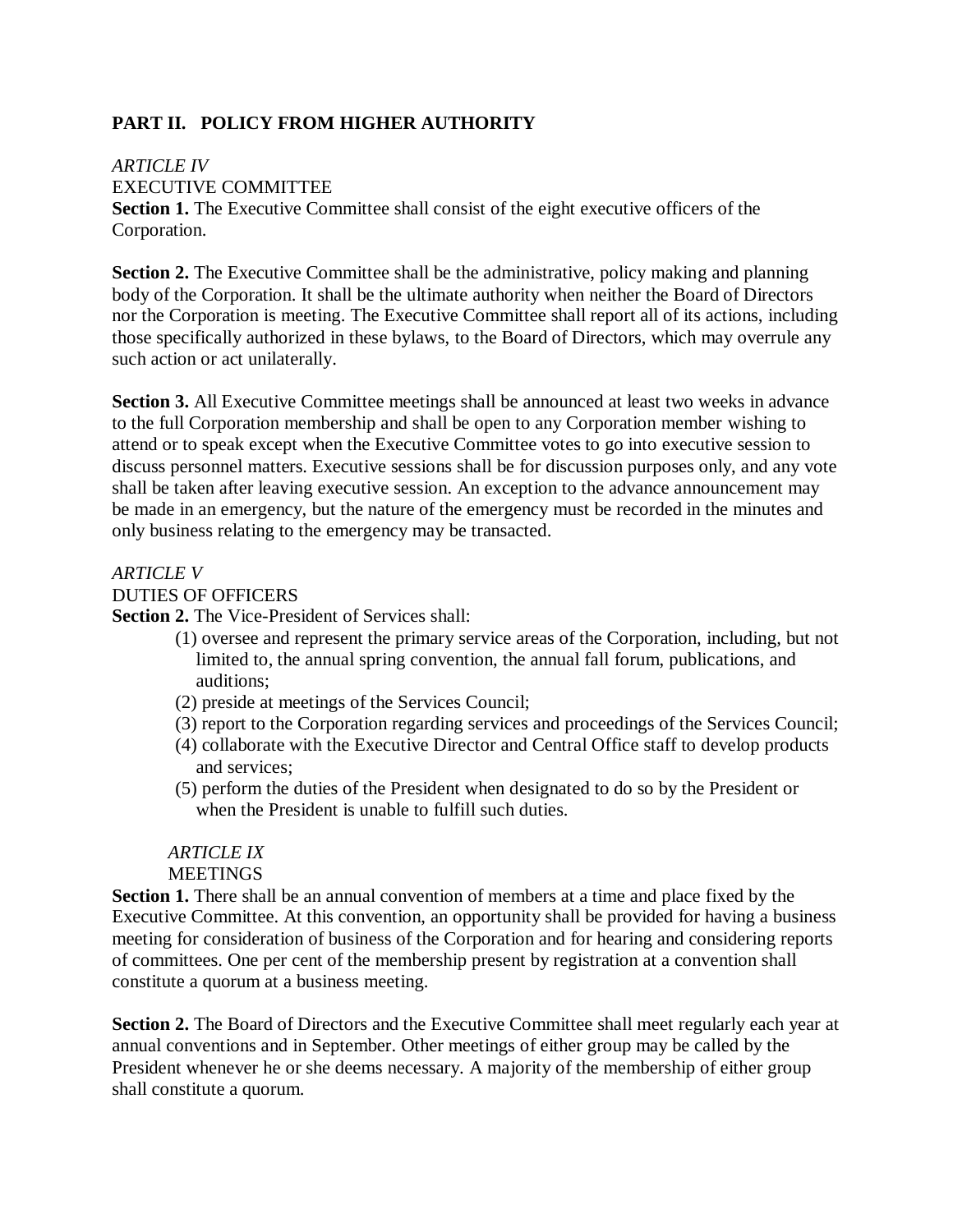# *ARTICLE XI* ADVISORY COUNCILS

**Section 1**. The Advisory Councils shall be composed of:

- (l) the chairs of all committees, including those concerned with auditions, festivals, awards, and activities;
- (2) the Liaison Officers;
- (3) a Vice-President of the Corporation, acting as chair.

**Section 2**. Each Advisory Council shall meet at the call of its chair to consider the reports of all of its members and to recommend action to the Executive Committee. Advisory Councils may recommend to the incoming President candidates for all appointive positions.

**Section 3**. Committee chairs shall:

- (l) furnish leadership to their respective committees;
- (2) stimulate and develop interest in their assigned areas;
- (3) file written reports on the dates requested by the Vice-President chairing their respective Advisory Council;
- (4) keep their operational manuals up to date;
- (5) collaborate with the Executive Director and Central Office staff.

**Section 4**. Chairs of Advisory Councils shall:

- (1) be Vice-Presidents of the Corporation;
- (2) furnish leadership to their respective Advisory Councils;
- (3) serve as advocates to the Board of Directors and the Executive Committee;
- (4) solicit written reports from the members of their own Advisory Council;
- (5) coordinate with the Vice-President of Administration to establish dates for submission of reports;
- (6) file written reports on the dates requested by the Vice-President of Administration

**Section 5.** The Advisory Councils shall be classified as:

(1) the Services Council, convened by the Vice-President of Services acting as chair, comprised of Liaison Chairs, chairs of the Publications Committee and committees or interest groups providing programming or services, along with other chairs recommended by the Executive Committee;

## **RULES OF THE ASSOCIATION**

Rule I.4. *Semi-Annual Reports*. The semi-annual reports described in the Bylaws and required for timely submission to the Executive Committee are submitted on or before the deadline established by the Vice-President of Administration. Those semi-annual reports containing action items and/or items of interest will be mailed to Board and Advisory Council members prior to the Executive Committee meetings. The Vice-President of Administration will read the reports submitted by the deadline and distribute to the Board an action agenda showing only those items that require Executive Committee or Board action. No action items or reports will be discussed in the Reports portion of the Executive Committee agenda unless submitted to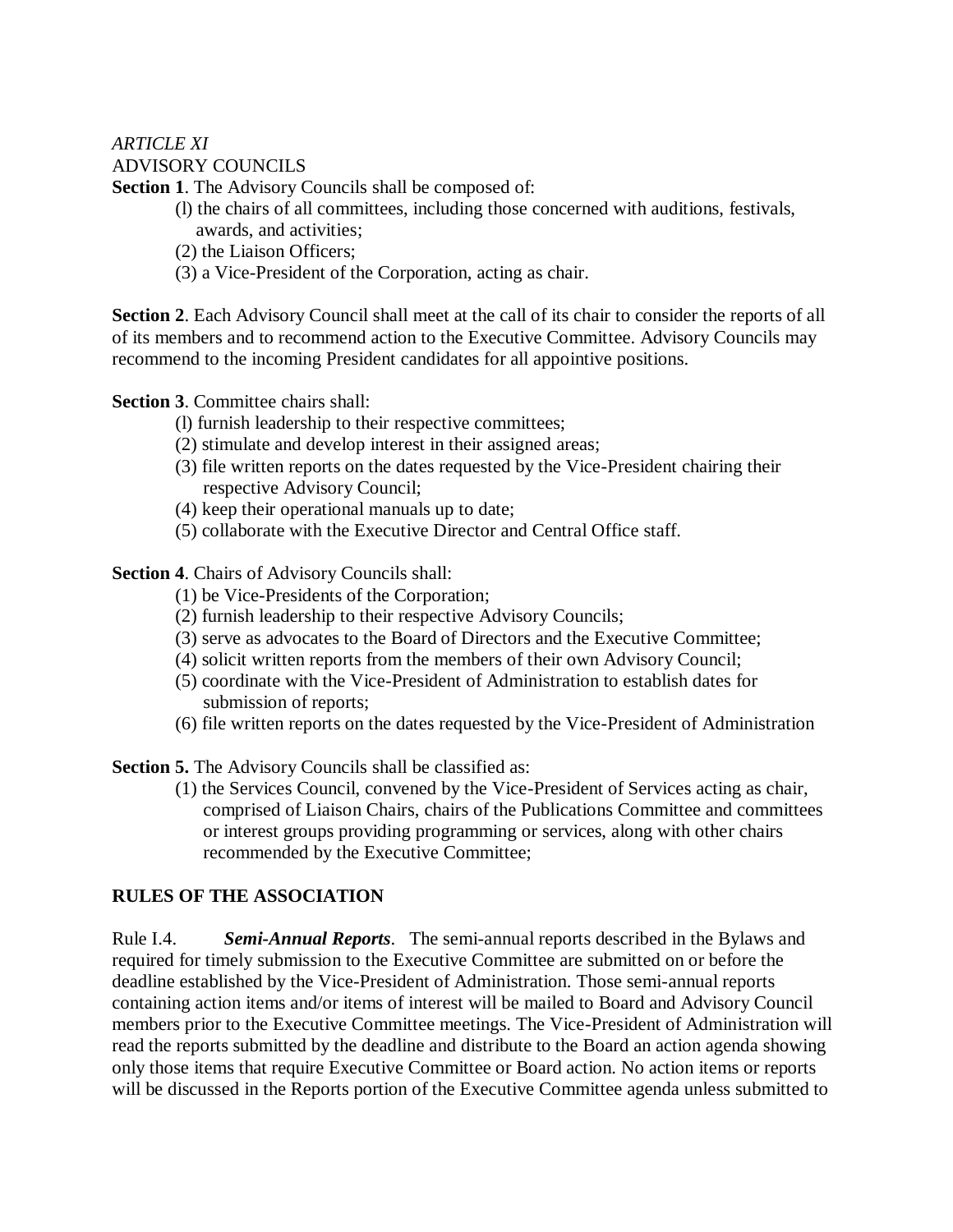the Vice-President of Administration by the deadline. Members of the Board and Advisory Councils will receive a list of reports submitted and not submitted. (3/8/14)

Rule I.5. *Committee and Interest Group Appointments*. The incoming President of SETC will announce all new appointments insofar as possible at the first Executive Committee meeting at which President presides. Unless otherwise provided for by the Articles, Bylaws, or other Rules of SETC, committee and interest group appointments are for a term corresponding to that of the officer who lawfully makes the appointment. Ordinarily, committee and interest group appointments end at the conclusion of the Annual Meeting following the appointment, unless the committee, interest group, or member is discharged sooner. (9/6/08)

Rule I.6. *Meeting Dates*. The annual convention will begin on the first Wednesday in March, except that, in extraordinary circumstances, the Executive Committee may approve beginning the convention no more than one week before or after that Wednesday. The fall auditions and Board of Directors and Advisory Council meeting will be held on the first weekend following Labor Day. In addition to meetings during the annual convention and fall Board of Directors meeting, the Executive Committee will meet during the weekend immediately following the first Sunday in January and the weekend immediately following the third Sunday in May. (9/8/12)

Rule I.7. *Distribution of Minutes*. Within two weeks of the conclusion of any meeting of the corporation, the Board of Directors, or the Executive Committee, the Secretary shall electronically circulate, for possible correction, the minutes thereof to Executive Committee members and selected interested parties. No more than two weeks subsequent, corrected minutes shall be sent to the Executive Director, who in turn shall send copies to all members of the Board of Directors, the Advisory Councils, and other interested parties. "Interested parties" shall consist of those SETC members who request to be on the distribution list, provided that the Executive Director may purge the list occasionally by calling for new requests. (3/8/14)

Rule I.8. *Distribution of Manuals*. Outgoing officers and members of the Board and Advisory Council will deliver current copies of the appropriate Manuals of Operations to their successors or make arrangements with the Vice-President of Administration to do so. (3/8/14)

Rule I.9. *Formation of Interest Groups.* If there is sufficient common interest, a group of SETC members may present a proposal for their inclusion in SETC as an interest group by submitting a narrative of support to the Executive Committee and the Board of Directors. It must be approved by a majority vote by both bodies. After a minimum of two years, the interest group may wish to present evidence of successful operation and request ad hoc committee status. After a minimum of two years of successful operation as an ad hoc committee, the group may submit a narrative of support and a proposed manual of operation for standing committee status. In all cases, groups must be approved by a majority vote of the Executive Committee and the Board of Directors. In no case may any group apply for SETC funds before gaining ad hoc committee status. (9/6/08)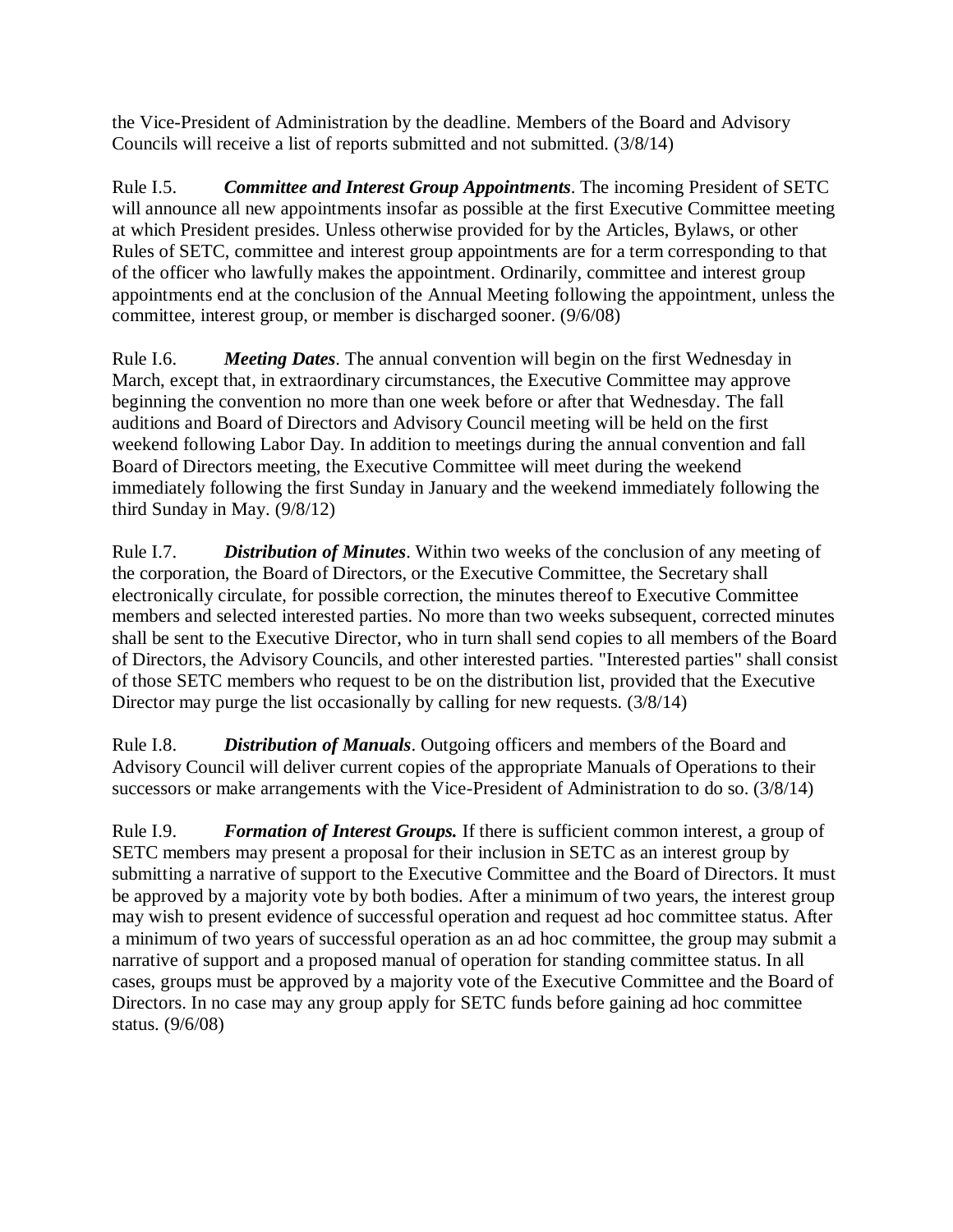Rule I.11. *Advisory Council Meetings*. The Advisory Councils, chaired by the Vice-Presidents, will meet separately before the fall and spring Executive Committee meetings. (3/8/14)

Rule I.17. *Preparation of Manuals*. All manuals must be prepared in the following format: Part I. *Operating Procedures.* (In this section should appear as much detail as may be necessary about how the subject group or activity functions. These procedures are not binding upon future users of the manual, but rather constitute useful hints from previous activists. They may be changed at any time.)

Part II. *Policy from Higher Authority*. (In this section should be quoted any Bylaws, Rules, Board or Executive Committee actions, or other policy statements bearing on the work of the manual's subject group. These policy statements may not be changed except by acceptance of the higher authority involved.)

Part III. *Regulations from This Constituency*. (In this section should be presented in full any decisions by the manual's subject group that are intended to be binding on future operation. These regulations may not be changed except when the subject group meets.) All manuals must be set in 12 point Times New Roman and structured in MLA outline format. At the end of the manual, there should appear the name of the originator of the latest revision and the date of its acceptance by the Executive Committee. Manuals may not contain commitments to specific dollar amounts or to any expenditure. At the end of the division or committee chair's term of office all copies of the minutes, budget, and other information shall be passed on to the next chair and copies shall also be sent to archives. (9/6/08)

Rule I-18 *Procedures for Updating Manuals.* The Vice-President of Administration solicits current operations manuals and asks that all committee chairs, division chairs, officers and festival chairs to send changes to the appropriate Vice-President. Any constituency wishing to amend its manual may do so by clearly highlighting proposed changes in an electronic copy of the document and submitting the manual to the designated Vice-President. The designated Vice-President collaborates with the Executive Director on proposed changes to Part I Operational Procedures as appropriate. All amended manuals are then sent to the Bylaws Committee, which shall advise whether each manual conforms to applicable Bylaws, Rules, and other directives of the Corporation. Nonconforming manuals will be returned to the designated Vice-President for further revision and consultation with the appropriate chair or officer. That Vice-President will present manuals conforming to applicable statutes for acceptance at the next regularly scheduled meeting of the Executive Committee. Revisions in Part I Operating Procedures or Part II Policy from Higher Authority may be submitted to the designated Vice-President at any time. Revisions to Part III Regulations from this constituency must follow a vote on such amendments by the constituency during the annual convention.

Process:

- 1. Committee Chair sends updated manuals to designated Vice-President;
- 2. Designated Vice-President collaborates with Executive Director on proposed changes to Part I *Operating Procedures* as appropriate;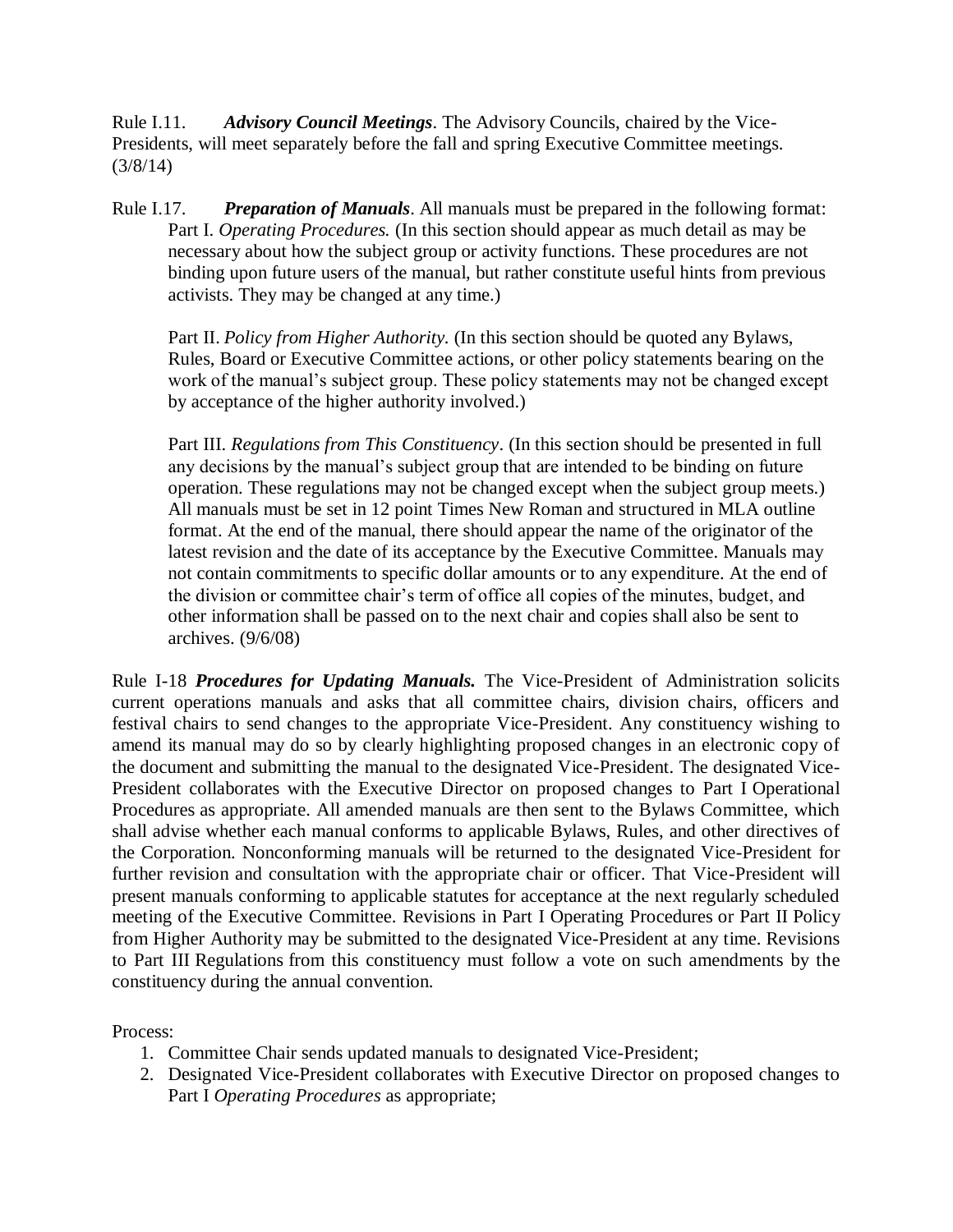- 3. Vice-President sends to Bylaws, who sends response to the designated Vice-President
- 4. That Vice-President presents manuals to Executive Committee;
- 5. After approval, Vice-President of Administration sends approved manual to Executive Director;
- 6. Executive Director facilitates archiving of manual, uploading to website, and copy of approved manual to Committee Chair or Officer. (9/11/2015)

Rule III.1. *Finances. Budget Preparation*. Each officer, division or committee chair shall submit a budget request when it is requested by the central office. The Executive Director shall incorporate these requests into a draft budget for the forthcoming fiscal year. This draft budget, together with all budget requests, shall then be studied by the Finance Committee, which will recommend to the Executive Committee for approval a balanced budget. Each officer, division or committee shall operate within the approved budget. (3/15/98)

Rule III.3. *Officer and Board Reimbursement*. Reimbursement allowed for officers and Board of Directors members includes trips made to state meetings to represent SETC, and for no more than two trips to the convention site by the Vice-President of Services (Program Chair) for the purpose of convention planning, prior to the convention. For travel to the Winter and Summer Executive Committee Meetings, members of the Executive Committee will be reimbursed for lodging and travel. Travel expenses for those who drive to the meeting will be calculated at a mileage rate to be determined annually at the fall business meeting by the Executive Director and the Finance Committee. For the fall Board of Directors meeting and the annual convention, members of the Executive Committee will be reimbursed for travel expenses not to exceed the cost of two nights' stay at the negotiated rate, including taxes, at the headquarters hotel. The SETC budget will not cover other officer and Board related trips not specifically authorized by this Rule. (3/8/14)

Rule III.4. *Convention Program Expenses*. Except as otherwise provided in these Rules, convention program budget funds may not be used to reimburse convention or travel expenses incurred by persons who reside or organizations located within the SETC region. Anyone who resides within the SETC region and who serves on a convention panel will not receive an honorarium. (3/5/08)

Rule III.8. *Exemption from Convention Registration.* The Executive Director may determine exemptions from convention registration fees according to the needs of the Corporation. (3/8/14)

Rule III.15. *Supervisory Responsibility*. The Executive Committee, in carrying out its responsibilities under Article XII of the Bylaws to supervise the operation of the central office, shall at any time have the authority to examine the books and other records of the corporation. This may include regular visits of one or more delegates from the Executive Committee to the central office. (3/15/98)

Rule IV.6. *Distinguished Career Award*. The Distinguished Career Award is established to honor one individual or artistic team each year who has had a distinguished career in the theatre.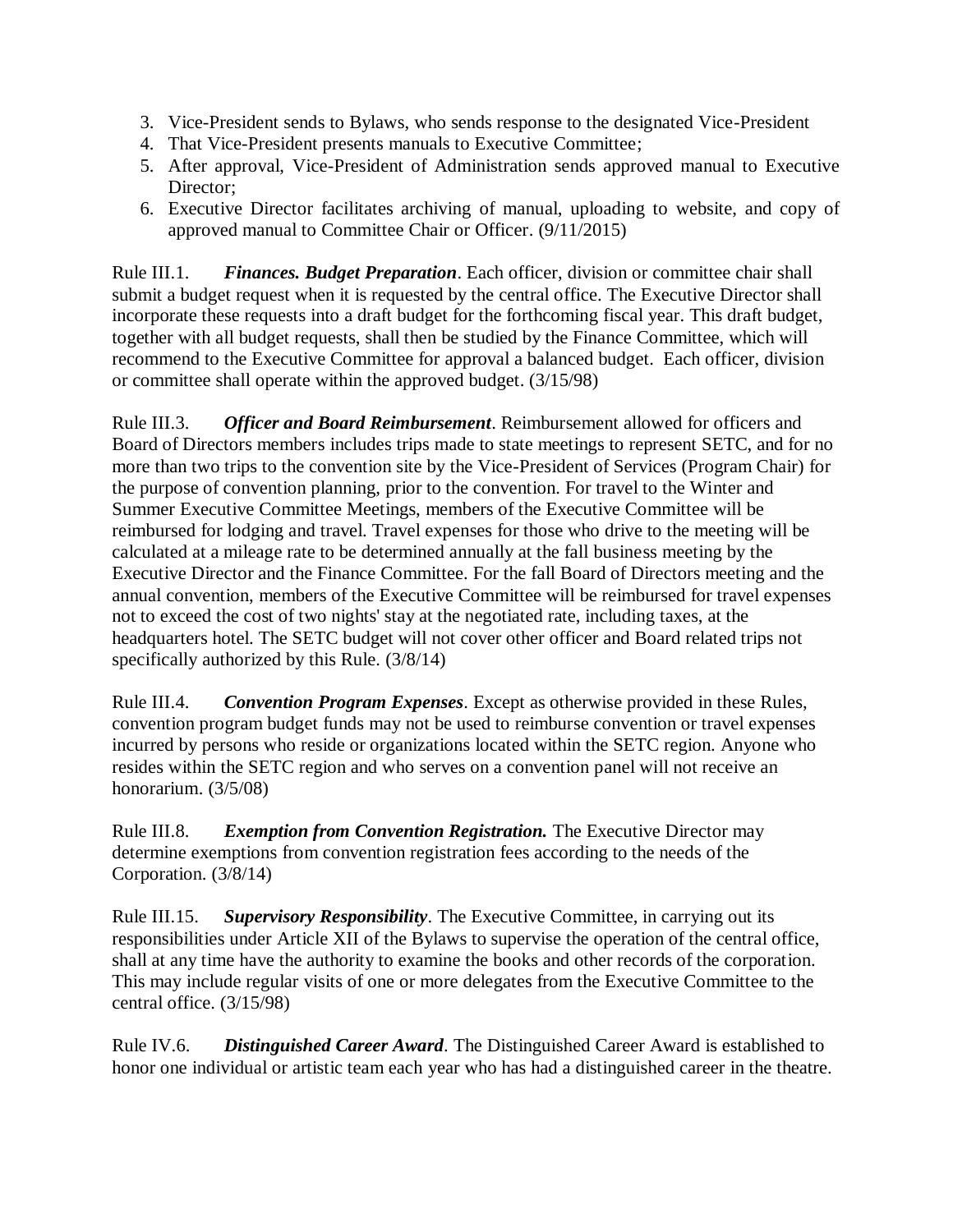The recipient is normally invited to speak at the convention. Administration of this award is assigned to the Executive Committee. (3/5/08)

Rule V.2. *Nondiscrimination*. The right to membership, to hold office, and to participate in SETC activities, including (but not limited to) conventions, meetings, auditions, and performances shall not be abridged because of age, color, disability, gender, gender expression, gender identity, genetic information, military veteran's status, national origin, race, religion, sex, sexual orientation or any other characteristic protected by law. (3/7/12)

Rule V.4. *Board and Committee Membership*. All officers, Board of Directors and Advisory Council members, and committee members (except the Local Arrangements Committee) must individually be current members of SETC. Employees of the SETC Central Office may collaborate with and serve committees, without vote, as an aspect of their job descriptions or as instructed by the Executive Director upon the request of the Executive Committee. (3/8/14)

Rule V.5. *Smoking Policy*. Smoking at all SETC convention meal functions, committee meetings, and programs shall be prohibited. (3/10/91)

Rule V.7. *SETC News Responsibilities*. All Division Chairs, State Representatives, interest area chairs, and other chairs shall submit appropriate items to SETC News on a schedule provided to them. This responsibility shall be included in all appropriate operations manuals. (3/8/14)

# **PART III. REGULATIONS FROM THIS CONSTITUENCY**

The Vice-President of Services has ongoing responsibilities during his/her year office both as Executive Committee member and as a representative for SETC:

(1) attendance at the winter and summer meetings of the Executive Committee; (2) representation of SETC at one or more state conventions with convention reports (forms to be supplied by the central office) and copies of convention programs to be mailed to other members of the Executive Committee. (3) attending all business meetings, the State and Division Luncheons, the Past Presidents Dinner and the Awards Banquet at the Convention; (4) up-dating this manual and filing a copy with the Vice-President of Administration.

**Manual updated by Anthony R. Haigh February 2004 By Denise Halbach 2005 By Dennis Wemm 2006 Revised by Jack Benjamin, Administrative Vice-President, June 2010 Date of Acceptance by the Executive Committee: September 11, 2010 – President Alan Litsey Revised by Tiza Garland: June 1, 2015 Approved by the Executive Committee: September 12, 2015 – President Tiza Garland**